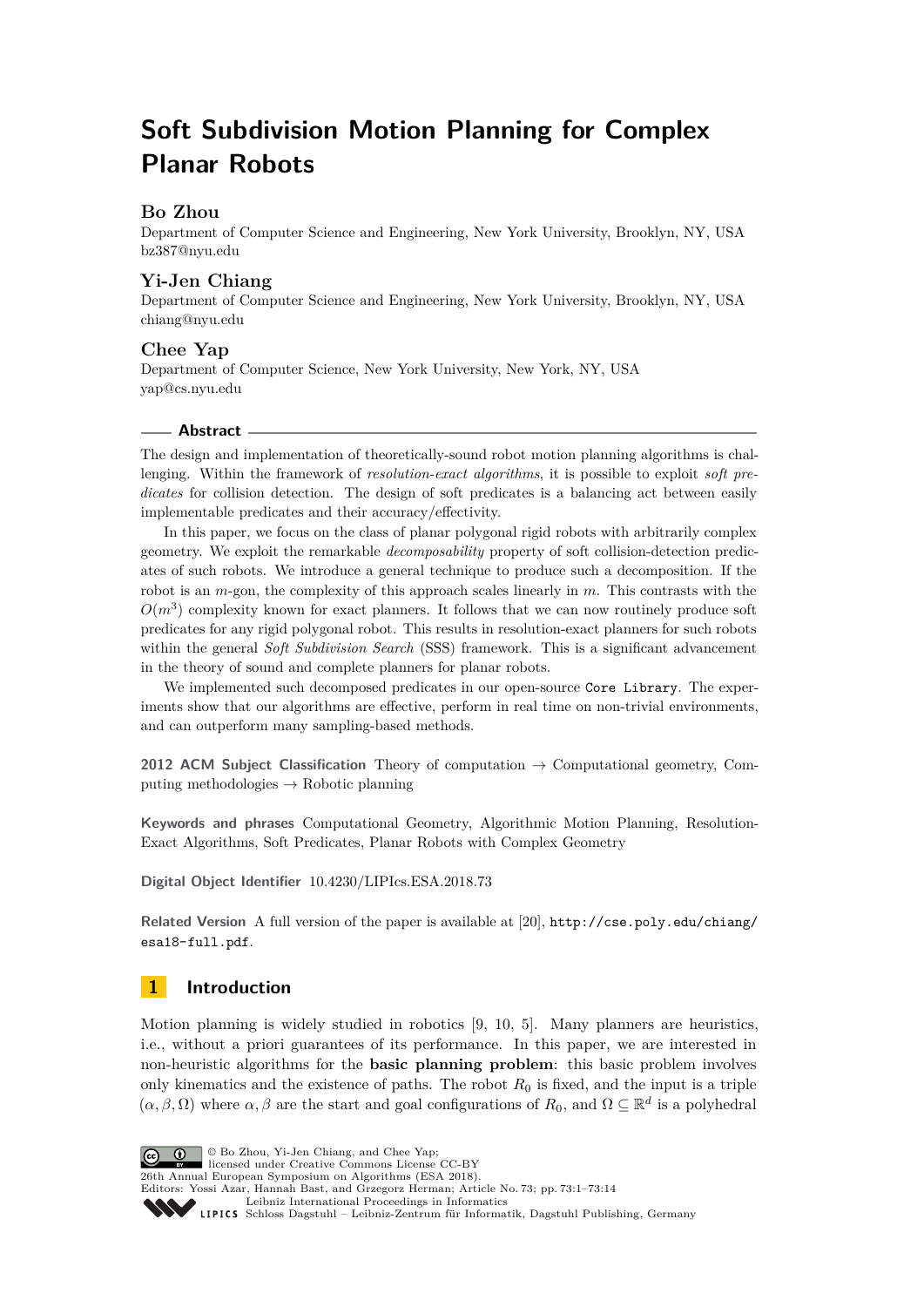#### **73:2 Soft Subdivision Motion Planning for Complex Planar Robots**

<span id="page-1-0"></span>

**Figure 1** Some rigid planar robots ((a)-(b): star-shaped; (c)-(e): general shaped).



 $\mathcal{L}^{\mathcal{L}}$ **Figure 2** GUI interface for planner for a 3-legged robot.

environment in  $d = 2$  or 3. The algorithm outputs an  $\Omega$ -avoiding path from  $\alpha$  to  $\beta$  if one exists, and NO-PATH otherwise. See Figure [1](#page-1-0) for some rigid robots, and also Figure [2](#page-1-0) for our GUI interface for path planning.

The basic planning problem ignores issues such as the optimality of paths, robot dynamics, planning in the time dimension, non-holonomic constraints, and other considerations of a real scenario. Despite such an idealization, the solution to this basic planning problem is often useful as the basis for finding solutions that do take into account the omitted considerations. E.g., given a kinematic path, we can plan a smooth trajectory with a homotopic trace.

The algorithms for this basic problem are called "planners". In theory, it is possible to design *exact* planners because the basic path planning is a semi-algebraic (non-transcendental) problem. Even when such algorithms are available, exact planners have relatively high complexity and are non-adaptive, even in the plane (see [\[12\]](#page-12-3)). So we tend to see inexact implementations of exact algorithms, with unclear guarantees. When fully explicit algorithms are known, exact implementation of exact planners is possible using suitable software tools such as the CGAL library [\[7\]](#page-12-4).

In current robotics [\[10,](#page-12-1) [5\]](#page-12-2), those algorithms that are considered practical and have some guarantees may be classified as either resolution-based or sampling-based. The guarantees for the former is the notion of **resolution completeness** and for the latter, **sampling completeness**. Roughly speaking, *if there exists a path* then:

- resolution completeness says that a path will be found if the resolution is fine enough;
- sampling completeness says that a path will be found with high probability if "enough"  $\equiv$ random samples are taken.

But notice that if there is no path, these criteria are silent; indeed, such algorithms would not halt except by artificial cut-offs. Thus a major effort in the last 20 years of sampling research has been devoted to the so-called "Narrow Passage" problem. It is possible to view this problem as a manifestation of the **Halting Problem** for the sampling approaches: how can the algorithm halt when there is no path? (A possible approach to address this problem might be to combine sampling with exact computation, as in [\[13\]](#page-12-5).)

Motivated by such issues, as well as trying to avoid the need for exact computation, we in [\[15,](#page-12-6) [17\]](#page-12-7) introduced the following replacement for resolution complete planners: a **resolution-exact planner** takes an extra input parameter  $\epsilon > 0$  in addition to  $(\alpha, \beta, \Omega)$ , and it always halts and outputs either an  $\Omega$ -avoiding path from  $\alpha$  to  $\beta$  or NO-PATH. The output satisfies this condition: there is a constant  $K > 1$  depending on the planner, but independent of the inputs, such that:

if there is a path of clearance  $K\epsilon$ , it must output a path;

 $\equiv$ if there is no path of clearance  $\epsilon/K$ , it must output NO-PATH.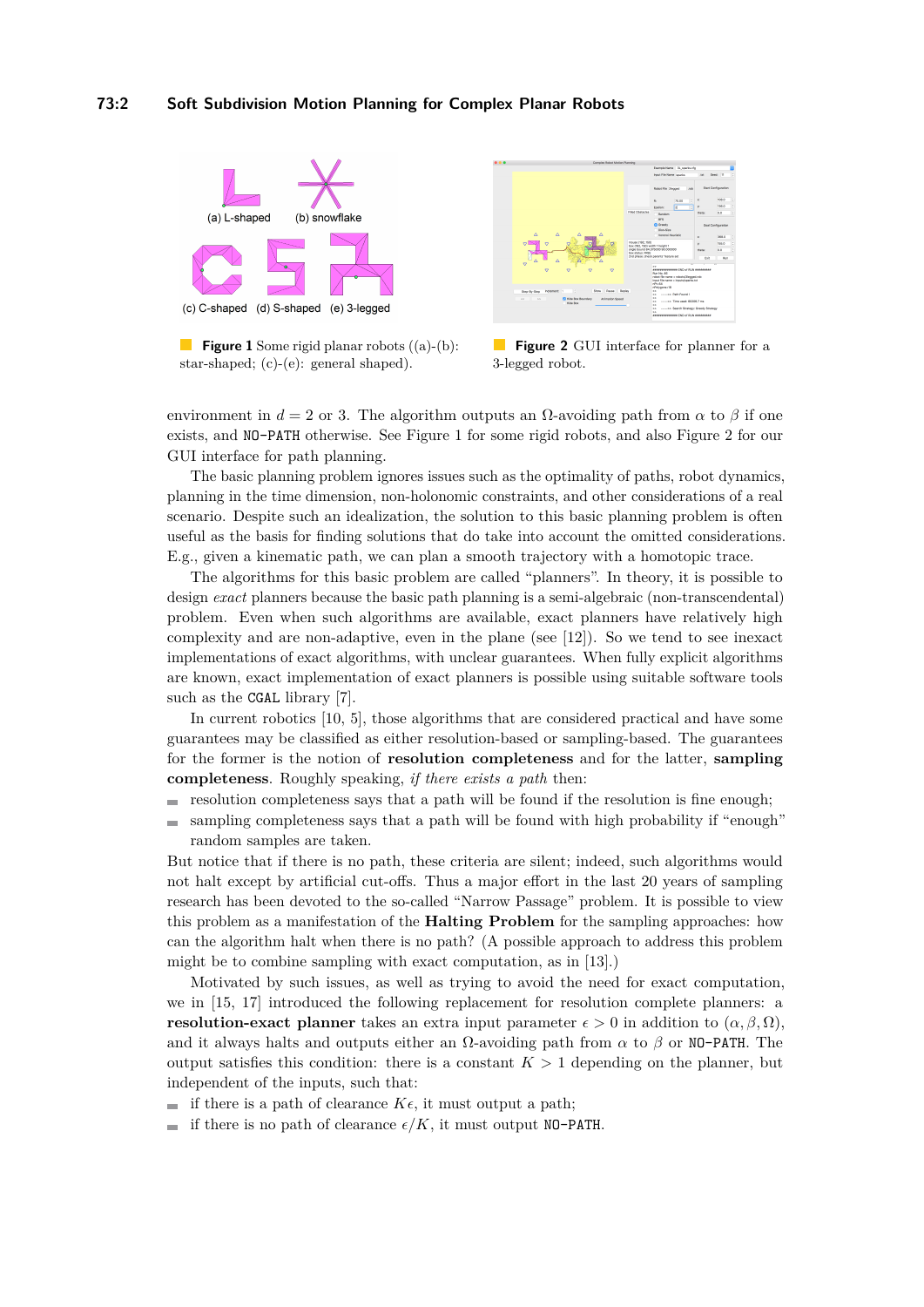#### **B. Zhou, Y.-J. Chiang, and C. Yap 73:3**

Notice that if the optimal clearance lies between  $K\epsilon$  and  $\epsilon/K$ , then the algorithm may output either a path or NO-PATH. So there is output indeterminacy. Note that the traditional way of using  $\epsilon$  is to fix  $K = 1$ , killing off indeterminacy. Unfortunately, this also leads us right back to exact computation which we had wanted to avoid. We believe that indeterminacy is a small price to pay in exchange for avoiding exact computation [\[15\]](#page-12-6). The practical efficiency of resolution-exact algorithms is demonstrated by implementations of planar robots with 2, 3 and 4 degrees of freedom (DOF) [\[15,](#page-12-6) [11,](#page-12-8) [16\]](#page-12-9), and also 5-DOF spatial robots [\[8\]](#page-12-10). All these robots perform in real-time in non-trivial environments. In view of the much stronger guarantees of performance, resolution-exact algorithms might reasonably be expected to have a lower efficiency compared to sampling algorithms. Surprisingly, no such trade-offs were observed: resolution-exact algorithms consistently outperform sampling algorithms. Our 2-link robot [\[11,](#page-12-8) [16\]](#page-12-9) was further generalized to have thickness (a feat that exact methods cannot easily duplicate), and can satisfy a non-self-crossing constraint, all without any appreciable slowdown. Finally, these planners are more general than the basic problem: they all work for parametrized families  $R_0(t_1, t_2 \ldots)$  of robots, where  $t_i$ 's are robot parameters. All these suggest the great promise of our approach.

**What is new in this paper.** In theoretical path planning, the algorithms often focused on simple robots like discs or line segments. In this paper, we address the issue of "complex robots" where the complexity comes from the geometry of the robots rather than from the degrees of freedom. Complex robots provide more realistic models for real-world robots. We focus on planar robots that are rigid and connected. Such a robot may be represented by a compact connected polygonal set  $R_0 \subseteq \mathbb{R}^2$  whose boundary is an *m*-sided polygon, i.e., an  $m$ -gon. Informally, we call  $R_0$  a "complex robot" if it is a non-convex  $m$ -gon for "moderately large" values of *m*, say  $m \geq 5$ . By this criterion, all the robots in Figure [1](#page-1-0) are "complex". According to [\[19\]](#page-13-2), no exact algorithms for  $m > 3$  have been implemented; in this paper, we have robots with  $m = 18$ . To see why complex robots may be challenging, recall that the free space of such robots may have complexity  $O((mn)^3 \log(mn))$  (see [\[1\]](#page-12-11)) when the robot and environment have complexity *m* and *n*, respectively. Even with *m* fixed, this can render the algorithm impractical. For instance, if  $m = 10$ , the algorithm may slow down by 3 orders of magnitude. But our subdivision approach does not have to compute the entire free space before planning a path; hence the worst-case cubic complexity of the free space is not necessarily an issue.

More importantly, we show that the complexity of our new method grows only linearly with *m*. To achieve this, we exploit a remarkable property of soft predicates called "decomposability". We show how an arbitrary complex robot can be decomposed (via triangulation that may introduce new vertices) into an ensemble of "nice triangles" for which soft predicates are easy to implement. As we see below, there is a significant difference between a single triangle and an ensemble of triangles. *In consequence of our new techniques, we can now routinely construct resolution-exact planners for any reasonably complex robot provided by a user.* This could lead to a flowering of experimentation algorithmics in this subfield.

Technically, it is important to note that the previous soft predicate construction for a triangle robot in [\[15,](#page-12-6) [18\]](#page-12-12) requires that the rotation center, i.e., the origin of the (rotational) coordinate system, be chosen to be the circumcenter of the triangle. But for our new soft predicates the triangles in the triangulation of the complex robot cannot be treated in the same way. This is because all the triangles of the triangulation must share a **common origin**, to serve as the rotation center of the robot. To ensure easy-to-compute predicates, we introduce the notion of a "nice triangulation" relative to a chosen origin: all triangles must be "nice" relative to this origin. These ideas apply for arbitrary complex robots, but we also exploit the special case of star-shaped robots to achieve stronger results.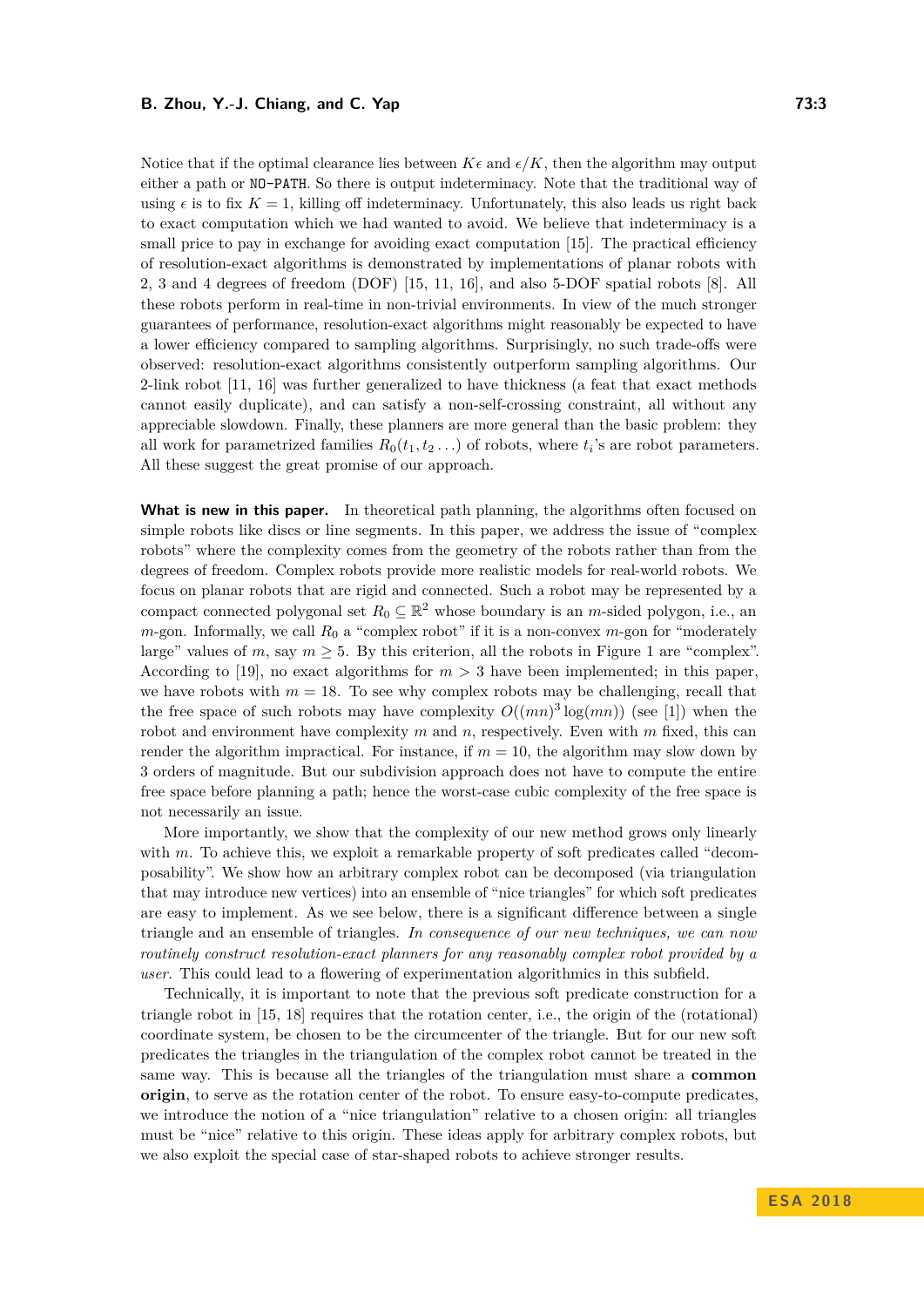#### **73:4 Soft Subdivision Motion Planning for Complex Planar Robots**

Figure [2](#page-1-0) shows our experimental setup for complex robots. A demo showing the real-time performance of our algorithms is found in the video clip available through this web link: <https://cs.nyu.edu/exact/gallery/complex/complex-robot-demo.mp4>. All proofs are deferred to the full version of this paper [\[20\]](#page-13-0).

**Remark.** Although it is not our immediate concern to address noisy environments and uncertainties, it is clear that our work can be leveraged to address these issues. E.g., users can choose  $\epsilon > 0$  to be correlated with the uncertainty in the environment and the precision of the robot sensors. By using weighted Voronoi diagrams [\[4\]](#page-12-13), we can achieve practical planners that have obstacle-dependent clearances (larger clearance for "dangerous" obstacles).

**Previous related work.** An early work is Zhu-Latombe [\[21\]](#page-13-3) who also classify boxes into FREE or MIXED or STUCK (using our terminology below). They introduced the concept of **M-channels** (comprised of FREE or MIXED leaf boxes), as a heuristic basis to find an Fchannel comprising only of FREE boxes. Subsequent researchers (Barbehenn-Hutchinson [\[2\]](#page-12-14) and Zhang-Manocha-Kim [\[19\]](#page-13-2)) continued this approach. Researchers in resolution-based approaches were interested in detecting the non-existence of paths, but their solutions remain partial because they do not guarantee to always detect non-existence of paths (of sufficient clearances) [\[3,](#page-12-15) [19\]](#page-13-2). The challenge of complex robots was taken up by Manocha's group who implemented a series of such examples [\[19\]](#page-13-2): a "five-gear" robot, a "2-D puzzle" robot a certain "star" robot with 4 DOFs, and a "serial link" robot with 4 DOFs. Except for the "star", the rest are planar robots.

# <span id="page-3-0"></span>**2 Review: Fundamentals of Soft Subdivision Approach**

Our soft subdivision approach includes the following three fundamental concepts (see [\[15\]](#page-12-6) and the Appendix of [\[11\]](#page-12-8) for the details):

- Resolution-exactness. This is an alternative replacement for the standard concept of "resolution completeness" in the subdivision literature. Briefly, a planner is **resolutionexact** if there is a constant  $K > 1$  such that if there is a path of clearance  $K\epsilon$ , it will return a path, and if there is no path of clearance  $\epsilon/K$ , it will return NO-PATH. Here,  $\epsilon > 0$  is an additional input to the planner, in addition to the normal parameters.
- Soft Predicates. Let  $\Box \mathbb{R}^d$  be the set of closed axes-aligned boxes in  $\mathbb{R}^d$ . We are interested in predicates that classify boxes. Let  $C : \mathbb{R}^d \to \{+1, 0, -1\}$  be an (exact) predicate where +1*,* −1 are called definite values, and 0 the indefinite value. For motion planning, we may also identify  $+1/-1/0$  with FREE/STUCK/MIXED, respectively. In our application, if *p* is a free configuration, then  $C(p)$  = FREE; if *p* is on the boundary of the free space,  $C(p) = \text{MIXED}$ ; otherwise  $C(p) = \text{STuck}$ . We extend *C* to boxes  $B \in \mathbb{IR}^d$  as follows: for a definite value  $v \in \{+1, -1\}$ ,  $C(B) := v$  if  $C(x) = v$  for every  $x \in B$ . Otherwise,  $C(B) := 0$ . Call  $\widetilde{C}$ :  $\Box \mathbb{R}^d \to \{+1, 0, -1\}$  a "soft version" of *C* if whenever  $\widetilde{C}(B)$  is a definite value,  $C(B) = C(B)$ , and moreover, if for any sequence of boxes  $B_i$  ( $i \geq 1$ ) that converges monotonically to a point *p*,  $C(B_i) = C(p)$  for *i* large enough.
- Soft Subdivision Search (SSS) Framework. This is a general framework for a broad class  $\sim$ of motion planning algorithms. One must supply a small number of subroutines with fairly general properties in order to derive a specific algorithm. For SSS, we need a predicate to classify boxes in the configuration space as FREE/STUCK/MIXED, a method to split boxes, a method to test if two FREE boxes are connected by a path of FREE boxes, and a method to pick MIXED boxes for splitting. The power of such frameworks is that we can explore a great variety of techniques and strategies. Indeed we introduced the SSS framework to emulate such properties found in the sampling framework.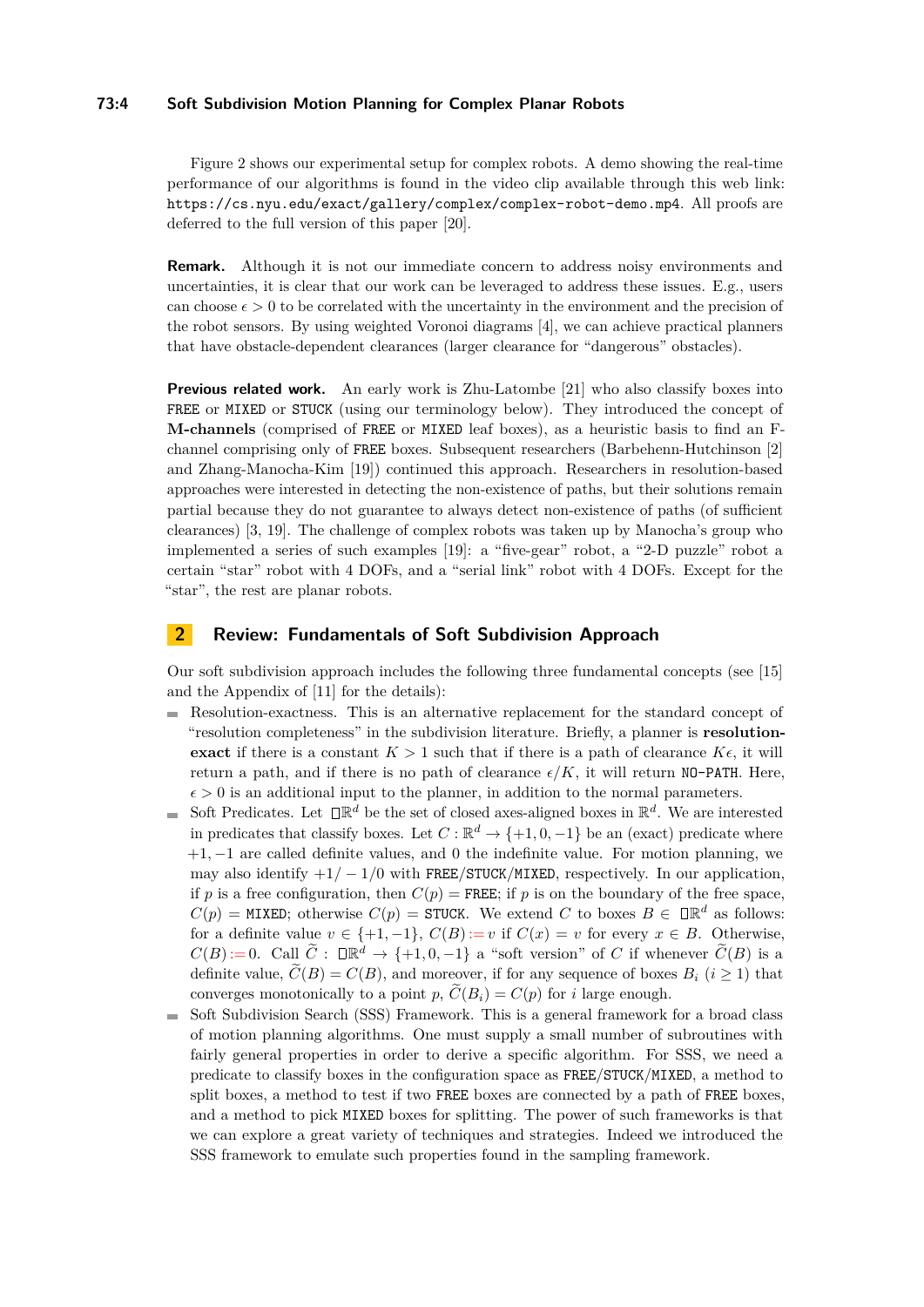<span id="page-4-0"></span>

**Figure 3** Truncated triangular set and swept areas.

**Feature-Based Approach.** Following our previous work [\[15,](#page-12-6) [11\]](#page-12-8), our computation and predicates are "feature based" whereby the evaluations of box primitives are based on a set  $\widetilde{\phi}(B)$  of features associated with the box *B*. Given a polygonal set  $\Omega \subseteq \mathbb{R}^2$  of obstacles, the boundary *∂*Ω may be subdivided into a unique set of **corners** (points) and **edges** (open line segments), called the **features** of  $\Omega$ . Let  $\Phi(\Omega)$  denote this feature set. Our representation of  $f \in \Phi(\Omega)$  ensures this **local property of**  $f$ : *for any point q, if*  $f$  *is the closest feature to q, then we can decide if q is inside*  $\Omega$  *or not*. To see this, first note that if *f* is a corner, then *q* is outside  $\Omega$  iff *f* is a convex corner of  $\Omega$ . But if *f* is an edge, our representation assigns an orientation to *f* such that *q* is inside  $\Omega$  iff *q* lies to the left of the oriented line through *f*.

## **3 Star-Shaped Robots**

We first consider star-shaped robots. A star-shaped region *R* is one for which there exists a point  $A \in R$  such that any line through A intersects R in a single line segment. We call *A* a **center** of *R*. Note that *A* is not unique. When a robot *R*<sup>0</sup> is a star-shaped polygon, we decompose  $R_0$  into a set of triangles that share a **common vertex** at a center  $A$ . The rotations of the robot  $R_0$  about the point A can then be reduced to the rotations of "nice" triangles about *A*. The soft predicates of nice triangles will be easy to implement because their footprints have special representations.

## **3.1 Nice Shapes for Rotation**

From now on, by a **triangular set** we mean a subset  $T \subseteq \mathbb{R}^2$  which is written as the non-redundant intersection of three closed half-spaces:  $T = H_1 \cap H_2 \cap H_3$ . Non-redundant means that we cannot express *T* as the intersection of only two half-spaces. Note that if *T* is bounded, this is our familiar notion of a triangle with 3 vertices. But *T* might be unbounded and have only 2 vertices as in Figure [3\(](#page-4-0)a). If *T* is a triangular set, we may arbitrarily call one of its vertices the **apex** and call the resulting *T* a **pointed triangular set**. By a **truncated triangular set (TTS)**, we mean the intersection of a pointed triangular set *T* with any disc centered at its apex *A*, as shown in Figure [3\(](#page-4-0)b).

**Notation for Angular Range:** It is usual to identify  $S^1$  (unit circle) with the interval  $[0, 2\pi]$ where 0 and  $2\pi$  are identified. Let  $\alpha \neq \beta \in S^1$ . Then  $[\alpha, \beta]$  denote the range of angles from  $\alpha$ counter-clockwise to *β*. Thus  $[\alpha, \beta]$  and  $[\beta, \alpha]$  are complementary ranges in  $S^1$ . If  $\Theta = [\alpha, \beta]$ , then its **width**,  $|\Theta|$  is defined as  $\beta - \alpha$  if  $\beta > \alpha$ , and  $2\pi + \beta - \alpha$  otherwise. Moreover, we will write " $\alpha < \theta < \beta$ " to mean that  $\theta \in [\alpha, \beta]$ .

Fix an arbitrary bounded triangular set *T*0, represented by its three vertices *A, B, C* where *A* is the apex. For  $\theta \in S^1$ , let  $T_0[\theta]$  denote the footprint of  $T_0$  after rotating  $T_0$  counterclockwise (CCW) by  $\theta$  about the apex. If  $\Theta \subseteq S^1$ , we write  $T_0[\Theta] = \bigcup \{T_0[\theta] : \theta \in \Theta\}$ . The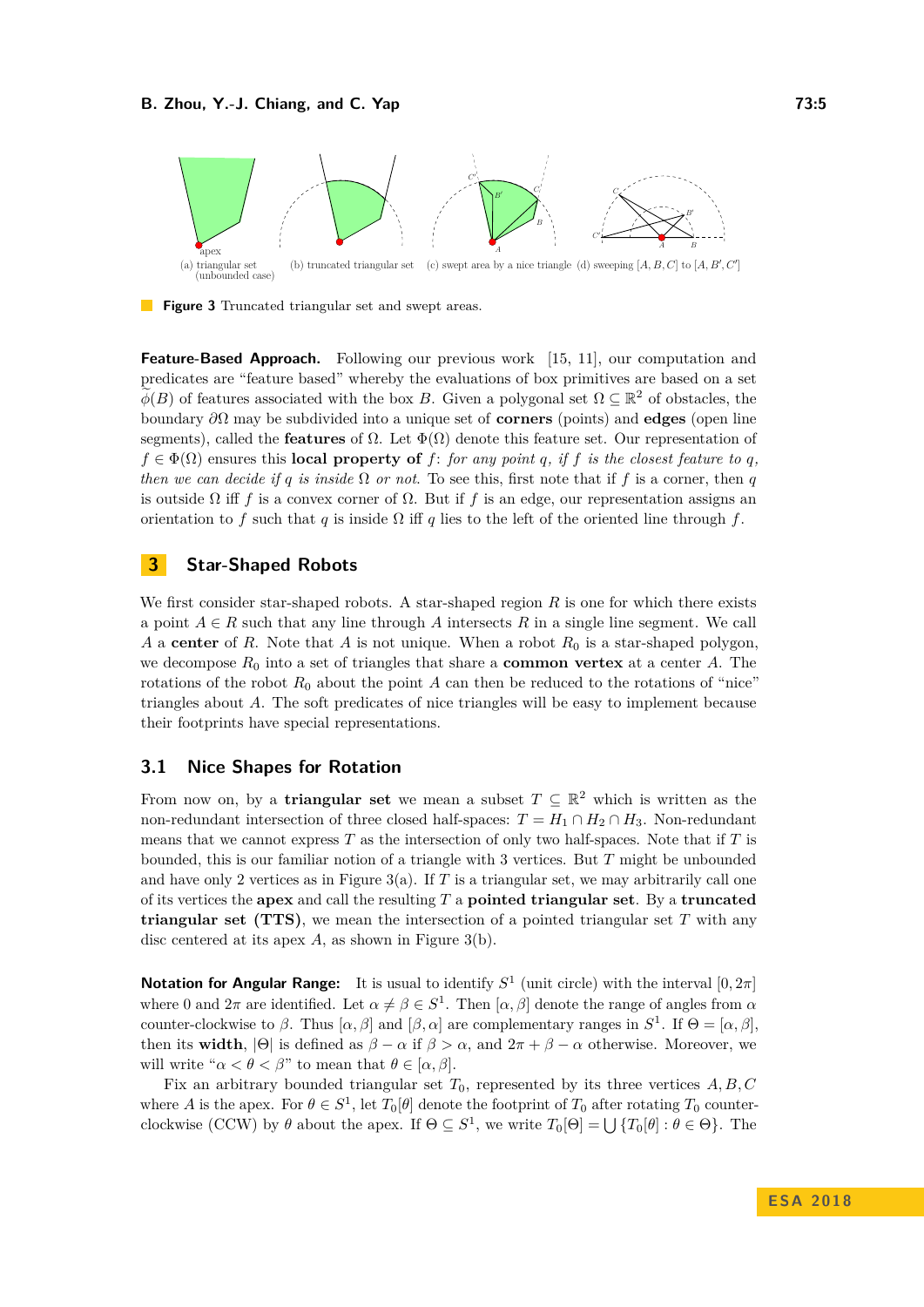#### **73:6 Soft Subdivision Motion Planning for Complex Planar Robots**

sets  $T_0[\theta]$  and  $T_0[\Theta]$  are called **footprints** of  $T_0$  at  $\theta$  and  $\Theta$ , respectively. If  $\Theta = [\alpha, \beta]$ , write  $T_0[\alpha, \beta]$  for  $T_0[\Theta]$ , and call  $T_0[\alpha, \beta]$  the **swept area** as  $T_0$  rotates from  $\alpha$  to  $\beta$ .

One of our concerns is to ensure that the swept area  $T_0[\Theta]$  is "nice". Consider an example where  $[A, B, C]$  is a triangular set with apex A (see Figure [3\(](#page-4-0)c)). Consider the area swept by rotating  $[A, B, C]$  in a CCW direction about its apex to position  $[A, B', C']$ . This sweeps out the truncated triangular set shown in Figure  $3(b)$ . This truncated triangular set (TTS) is desirable since it can be easily specified by the intersection of three half-spaces and a disc. On the other hand, if  $[A, B, C]$  is the triangular set in Figure [3\(](#page-4-0)d), then no rotation of [*A, B, C*] would sweep out a truncated triangular set. So the triangular set in Figure [3\(](#page-4-0)d) is "not nice", unlike the triangular set in Figure  $3(c)$ .

In general, let  $T = [A, B, C]$  be a bounded triangular set. Let  $a, b, c$  denote the corresponding angles at *A, B, C*. We say *T* is **nice** if either *b* or *c* is at least  $\pi/2$  (= 90<sup>°</sup>). We call the corresponding vertex (*B* or *C*) a **nice vertex**. Assuming *T* is non-degenerate and nice, there is a unique nice vertex. In the following, we assume (w.l.o.g.) that *B* is the nice vertex. The reason for defining niceness is the following.

<span id="page-5-2"></span>**I Lemma 1.** Let *T* be a pointed triangular set. Then *T* is nice iff for all  $\alpha \in S^1$  ( $0 < \alpha <$  $\pi - a$ , the footprints  $T[0, \alpha]$  and  $T[-\alpha, 0]$  are truncated triangular sets (TTS).

<span id="page-5-1"></span> $\blacktriangleright$  **Lemma 2.** Let  $R_0$  be a star-shaped polygonal region with A as center. If the boundary of  $R_0$  *is an n*-gon, then we can decompose  $R_0$  *into an essentially disjoint*<sup>[1](#page-5-0)</sup> *union of at most*  $2n$ *bounded triangular sets (i.e., at most* 2*n triangles) that are nice and have A as the apex.*

# <span id="page-5-3"></span>**3.2 Complex Predicates and T/R Subdivision Scheme**

For complex robots in general (not necessarily star-shaped), we can exploit the remarkable **decomposability** property of soft predicates. More specifically, suppose  $R_0 = \bigcup_{j=1}^m T_j$  where each  $T_i$  is a triangle or other shapes and not necessarily pairwise disjoint. If we have soft predicates  $\tilde{C}_j(B)$  for each  $T_j$  (where *B* is a box), then we immediately obtain a soft predicate for  $R_0$  defined as follows:

$$
\widetilde{C}(B) = \begin{cases}\n\text{FREE} & \text{if each } \widetilde{C}_j(B) \text{ is FREE} \\
\text{STUCK} & \text{if some } \widetilde{C}_j(B) \text{ is STUCK} \\
\text{MIXED} & \text{otherwise.} \n\end{cases} \tag{1}
$$

Let  $\sigma > 1$  and  $\tilde{C}$  be the soft version of an exact predicate *C*. Recall [\[15,](#page-12-6) [18\]](#page-12-12) that  $\tilde{C}$  is *σ***-effective** if for all boxes *B*, if  $C(B)$  = FREE then  $\widetilde{C}(B/\sigma)$  = FREE.

# **Proposition A.**

- **(1)**  $\widetilde{C}$  *is a soft version of the exact classification predicate for*  $R_0$ .
- **(2)** *Moreover, if each*  $\widetilde{C}_i$  *is*  $\sigma$ -effective, then  $\widetilde{C}$  *is*  $\sigma$ -effective.

We need  $\sigma$ -effectivity in soft predicates in order to ensure resolution-exactness; see [\[15,](#page-12-6) [18\]](#page-12-12) where this proposition was proved. There are two important remarks. First, this proposition is **false** if the  $\tilde{C}_i$  and  $\tilde{C}$  were exact predicates. More precisely, suppose C is the exact predicate for  $R_0$  and  $C_j$  is the exact predicate for each  $T_j$ . It is true that if  $C(B)$  = FREE then  $C_j(B)$  = FREE for all *j*. But if  $C(B)$  = STUCK, it does not follow that  $C_j(B)$  = STUCK for some *j*. Second, the predicates  $\tilde{C}_i(B)$  for all the  $T_i$ 's must be based on a **common** 

<span id="page-5-0"></span><sup>&</sup>lt;sup>1</sup> A set  $\{A_1, \ldots, A_k\}$  where each  $A_i \subseteq \mathbb{R}^2$  is said to be **essentially disjoint** if the interiors of the  $A_i$ 's are pairwise disjoint.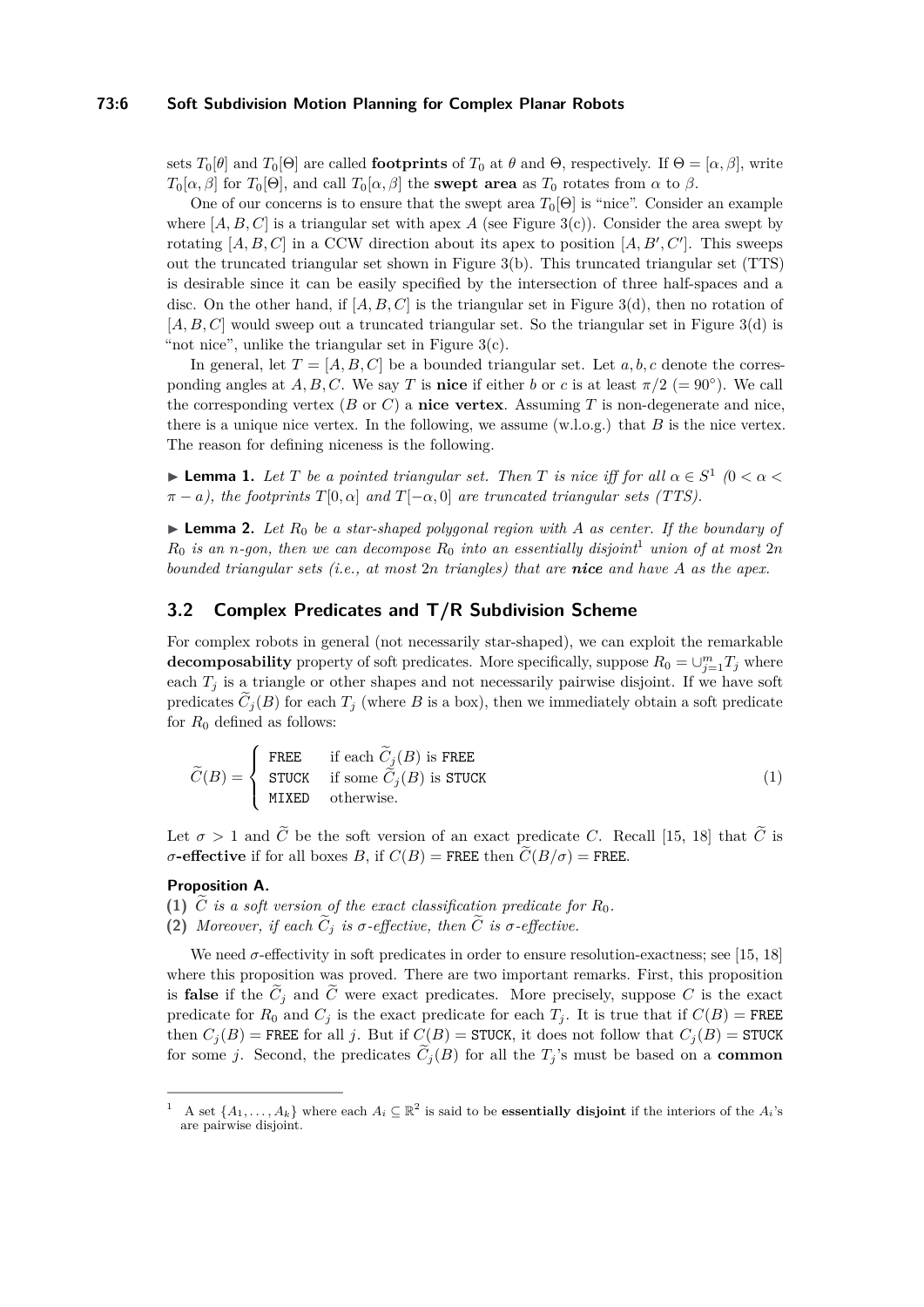**coordinate system**. As mentioned in Sec. [1,](#page-0-0) the soft predicate construction for a triangle robot in [\[15\]](#page-12-6) does not work here. A technical contribution of this paper is the design of soft predicates  $\tilde{C}_j(B)$  for all the  $T_j$ 's that are based on a common coordinate system. In the case of star-shaped robots, we apply Lemma [2](#page-5-1) and use the apex *A* as the origin of this common coordinate system. Let  $r_j$  be the length of the longer edge out of *A* in  $T_j$ . We define  $r_0$  as  $r_0 = \max_j r_j$  (i.e.,  $r_0$  is the radius of the circumcircle of  $R_0$  centered at *A*).

**T/R Splitting.** The simplest splitting strategy is to split a box  $B \subseteq \mathbb{R}^d$  into  $2^d$  congruent subboxes. In the worst case, to reduce all boxes to size  $\lt \epsilon$  requires time  $\Omega(\log(1/\epsilon)^d)$ ; this complexity would not be practical for  $d > 3$ . In [\[11,](#page-12-8) [16\]](#page-12-9) we introduced an effective solution called  $T/R$  splitting which can be adapted to configuration space<sup>[2](#page-6-0)</sup>  $SE(2)$  in the current paper. Write a box  $B \subseteq SE(2)$  as a pair  $(B^t, B^r)$  where  $B^t \subseteq \mathbb{R}^2$  is the translational box and  $B^r \subseteq S^1$  an angular range  $\Theta$ . We say box  $B = (B^t, B^r)$  is  $\varepsilon$ -small if  $B^t$  and  $B^r$  are both  $\varepsilon$ -small; the former means the width of  $B<sup>t</sup>$  is  $\leq \varepsilon$ ; the latter means the angle (in radians) satisfies  $|B^r| \le \varepsilon/r_0$ . Our splitting strategy is to only split  $B^t$  (leaving  $B^r = S^1$ ) as long as *B*<sup>*t*</sup> is not *ε*-small. This is called a **T-split**, and produces 4 children. Once *B*<sup>*t*</sup> is *ε*-small, we do binary splits of  $B^r$  (called **R-split**) until  $B^r$  is  $\varepsilon$ -small. We discard  $B$  when it is  $\varepsilon$ -small. The following lemma (and proof) in [\[15\]](#page-12-6) can be carried over here:

**Example 10.** If  $B = (B^t, B^r)$  is  $\varepsilon$ -small and  $B^t$  is a square, *then the Hausdorff distance between the footprints of*  $R_0$  *at any two configurations in*  $B$  *is at most*  $(1 + \sqrt{2})\varepsilon$ *.* 

**Soft Predicates.** Suppose we want to compute a soft predicate  $\widetilde{C}(B)$  to classify boxes *B*. Following the previous work [\[15,](#page-12-6) [11\]](#page-12-8), we reduce this to computing a feature set  $\widetilde{\phi}(B) \subseteq \Phi(\Omega)$ . The **feature set**  $\phi(B)$  of *B* is defined as comprising those features *f* such that

<span id="page-6-1"></span>
$$
Sep(m_B, f) \le r_B + r_0 \tag{2}
$$

where  $m_B$  and  $r_B$  are respectively the **midpoint** and **radius** of the translational box  $B^t$  of  $B = (B^t, B^r)$  (also call them the **midpoint** and **radius** of *B*), and Sep(*X,Y*):= inf{ $\|x - y\|$ :  $x \in X, y \in Y$  } denotes the **separation** of two Euclidean sets  $X, Y \subseteq \mathbb{R}^2$ . We say that *B* is **empty** if  $\phi(B)$  is empty but  $\phi(B_1)$  is not, where  $B_1$  is the parent of *B*. We may assume the root is never empty. If *B* is empty, it is easy to decide whether *B* is FREE or STUCK: since the feature set  $\phi(B_1)$  is non-empty, we can find the  $f_1 \in \phi(B_1)$  such that  $\text{Sep}(m_B, f_1)$  is minimized. Then  $\text{Sep}(m_B, f_1) > r_B$ , and by the local property of features (see Feature-Based Approach in Sec. [2\)](#page-3-0), we can decide if  $m_B$  is inside (*B* is STUCK) or outside  $\Omega$  (*B* is FREE).

For a box *B* where  $B_t = S^1$ , we maintain its feature set  $\phi(B)$  as above. But when  $B_t \neq S^1$ , we compute its feature set  $\phi(B)$  as follows. Recall that we decompose  $R_0$  into a set of nice triangles  $T_j$  with a common apex A. For each  $T_j$ , consider the footprint of  $T_j$ with *A* at  $m_B$  and rotating  $T_j$  about *A* from  $\theta_1$  to  $\theta_2$ , where  $B^r = [\theta_1, \theta_2]$ . By Lemma [1](#page-5-2) the resulting swept area is a truncated triangular set (TTS); call it  $TTS_j$ . We define (cf. [\[15\]](#page-12-6)) for a 2D shape *S* the *s*-**expansion** of *S*, denoted by (*S*) *s* , to be the Minkowski sum of *S* with the *Disc*(*s*) of radius *s* centered at the origin. For a TTS, recall that  $TTS = T \cap D$  where  $T = H_1 \cap H_2 \cap H_3$  is an unbounded triangular set (with each  $H_i$  a half space) and *D* is a disk (Figure [3\)](#page-4-0). Note that  $(TTS)^s$  is a proper subset of  $(H_1)^s \cap (H_2)^s \cap (H_3)^s \cap (D)^s$ ; a theorem in the next section gives an exact representation of  $(TTS)^s$ . We now specify the feature

<span id="page-6-0"></span><sup>&</sup>lt;sup>2</sup> The configuration space of planar rigid robots is  $SE(2) = \mathbb{R}^2 \times S^1$  where  $S^1$  is the unit circle representing angles  $[0, 2\pi)$ .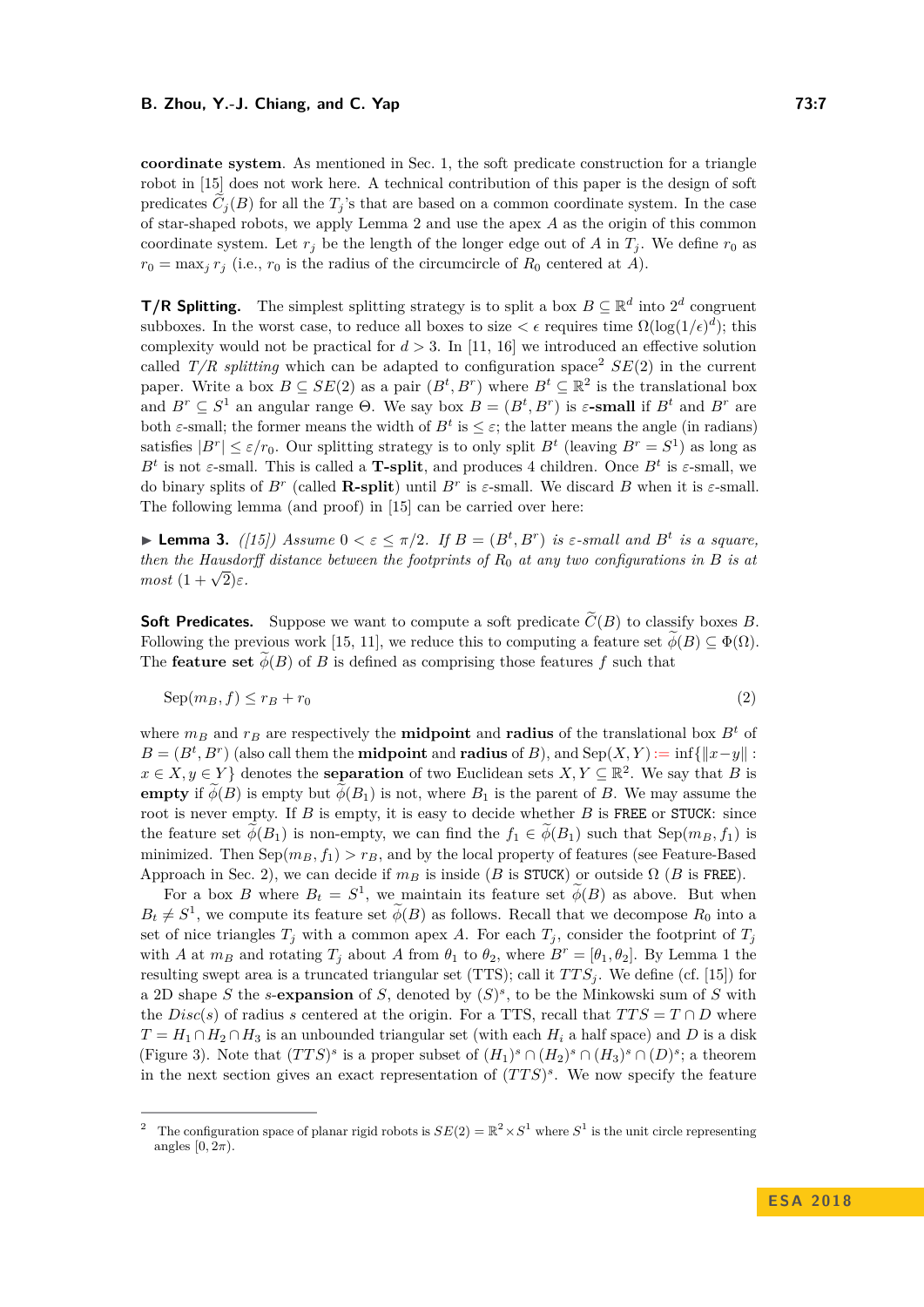<span id="page-7-0"></span>

set  $\widetilde{\phi}(B)$ : for each  $T_j$ , let  $\widetilde{\phi}_j(B)$  comprise those features f satisfying Sep( $m_B, f$ )  $\leq r_B + r_j$ (replacing  $r_0$  with  $r_j$  in Eq. [\(2\)](#page-6-1)), such that f also **intersects the**  $r_B$ **-expansion of**  $TTS_j$ . We can think of  $\phi(B)$  as a collection of these  $\phi_i(B)$ 's, each of which is used by the soft predicate  $\tilde{C}_i(B)$  so that we can apply Proposition A.

# **4 General Complex Robots**

When  $R_0$  is a general polygon, not necessarily star-shaped, we can still decompose  $R_0$  into a set of triangles  $T_j$  ( $j = 1, ..., m$ ), and consider the rotation of these triangles relative to a fixed point *O* (we may identify *O* with the origin). In this section, we define what it means for  $T_j$  to be "nice" relative to a point *O*. If *O* lies in the interior of  $T_j$ , we could decompose  $T_j$  into at most 6 nice pointed triangles at *O*, as in the previous section. Henceforth, assume that *O* does not lie in the interior of  $T_j$ .

#### **4.1 Basic Representation of Nicely Swept Sets**

Let  $T = [A, B, C]$  be any non-degenerate triangular region defined by the vertices  $A, B, C$ . Let the origin *O* be outside the interior of *T*. We define what it means for *T* to be "nice relative to *O*". W.l.o.g., let  $0 \le ||A|| \le ||B|| \le ||C||$  where  $||A||$  is the Euclidean norm.

We say that *T* is **nice** if the following three conditions hold:

<span id="page-7-1"></span>
$$
\langle A, B - A \rangle \ge 0, \quad \langle A, C - A \rangle \ge 0, \quad \langle B, C - B \rangle \ge 0. \tag{3}
$$

Here  $\langle u, v \rangle$  denotes the dot product of vectors  $u, v$ .

A more geometric view of niceness is as follows (see Figure [4\)](#page-7-0). Draw three concentric circles centered at *O* with radii  $||A||, ||B||, ||C||$ , respectively. Two circles would coincide if their radii are equal, but we will see that the distinctness of the vertices and niceness prevent such coincidences. Let  $L_A$  be the line tangent to the circle of radius  $||A||$  and passing through the point *A*. Let *H<sup>A</sup>* denote the closed half-space bounded by *L<sup>A</sup>* and not containing *O*. The first condition in [\(3\)](#page-7-1)  $\langle A, B - A \rangle \geq 0$  says that  $B \in H_A$ . Similarly, the second condition says that  $C \in H_A$ . Finally, the last condition says that  $C \in H_B$  (where  $H_B$  is analogous to  $H_A$ ).

If *T* is a nice triangle, then  $T[\alpha, \beta]$  is called a **nicely swept set (NSS)**. See Figure [5,](#page-7-0) where  $T[\alpha, \beta]$  is shaded in blue. Let  $T[\alpha]$  be the triangle  $[A, B, C]$  and  $T[\beta]$  be  $[A', B', C']$ . W.l.o.g., assume<sup>[3](#page-7-2)</sup> that *A, B, C* appear in counter-clockwise (CCW) order as indicated in Fig-ure [5.](#page-7-0) Then we can subdivide  $T[\alpha, \beta]$  into two parts: a triangular region [*A, B, C*] and another part which we call a **swept segment**.

<span id="page-7-2"></span><sup>3</sup> In case  $A, B, C$  appear in clockwise (CW) order, the boundary of  $T[\alpha, \beta]$  can be similarly decomposed into two parts, comprising the swept segment  $S[\alpha, \beta]$  and the triangle  $[A', B', C']$ .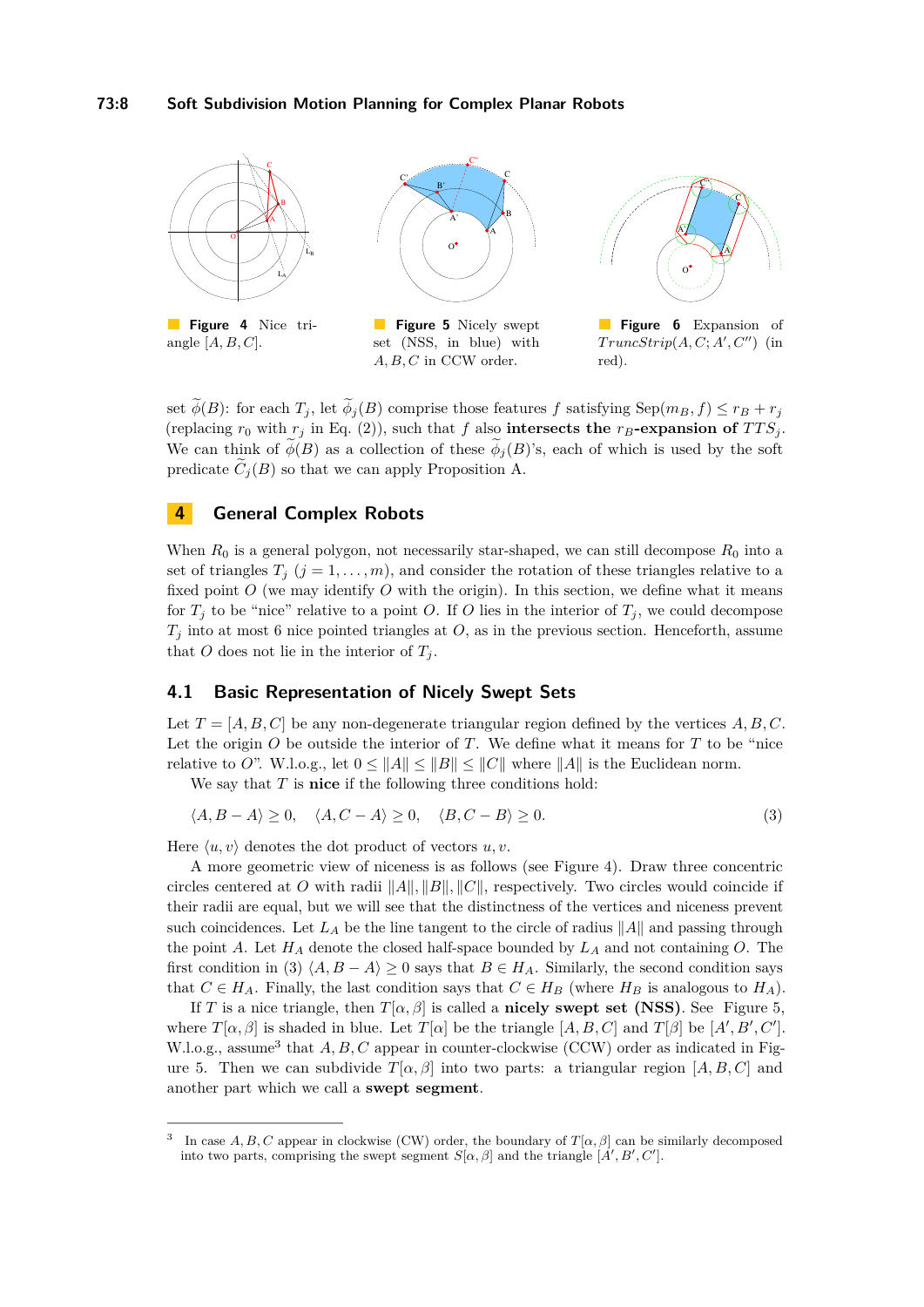#### **B. Zhou, Y.-J. Chiang, and C. Yap 73:9**

**Notation for Swept Segment:** if *S* is the line segment [*A, C*], then write *S*[*α, β*] for this swept segment. The boundary of  $S[\alpha, \beta]$  is decomposed into the following sequence of four curves given in clockwise (CW) order: (i) the arc  $(A, A')$  centered at O of radius  $||A||$  from *A* to *A'*, (ii) the segment  $[A', C']$ , (iii) the arc  $(C', C)$  centered at *O* of radius  $||C||$  from  $C'$ to  $C$ , (iv) the segment  $[C, A]$ .

Our next goal is to consider *s*-expansion of the swept segment, i.e.,

$$
X = S[\alpha, \beta] \oplus Disc(s). \tag{4}
$$

Specifically, we want an easy way to detect the intersection between this expansion with any given feature (corner or edge). To do so, we want to express *X* as the union of "basic shapes". A subset of  $\mathbb{R}^2$  is a **0-basic shape** if it is a half-space, a disc or complement of a disc. We write  $Disc(r)$  for the disc of radius r centered at  $O$ , and  $Ann(r, r')$  for the annulus with inner radius  $r$  and outer radius  $r'$  centered at  $O$ . A shape  $X$  is said to be 1-basic if it can be written as the finite intersection  $X = \bigcap_{j=1}^{k} X_j$  where  $X_j$ 's are 0-basic shapes. The 1**-size** of *X* is the minimum *k* in such an intersection. So polygons with *n* sides have 1-size of *n*. Truncated triangular sets have 1-size of 4. We need some other 1-basic shapes:

- **Strips**:  $Strip(a, b; a', b')$  is the region between the two parallel lines  $\overline{a, b}$  and  $\overline{a', b'}$ . Here  $a, b, a', b'$  are distinct points.
- **Truncated strips**:  $TruncStrip(a, b; a', b')$  is the intersection of  $Strip(a, b; a', b')$  with an annulus; the boundary of this shape is comprised of two line segments  $[a, b]$  and  $[a', b']$ and two arcs  $(a, a')$  and  $(b, b')$  from the boundary of the annulus.
- **Sectors**:  $Sector(a, b, b')$  denotes any region bounded by a circular arc  $(b, b')$  and two segments [a, b] and [a, b'].

Finally, a shape *X* is said to be 2**-basic** if it can be written as a finite union of 1-basic shapes,  $X = \bigcup_{j=1}^{m} X_j$  where  $X_j$ 's are 1-basic. We call  $\{X_1, \ldots, X_m\}$  a **basic representation** of *X*. The 2-size of the representation is the sum of the 1-sizes of  $X_j$ 's. Thus, for any box  $B_t \subseteq \mathbb{R}^2$ , the *s*-expansion of  $B_t$  is a 2-basic shape since it is the union of four discs and an octagon. We now consider the case where *X* is the *s*-expansion of a swept segment  $S[\alpha, \beta]$ . We first decompose  $S[\alpha, \beta]$  into two shapes as follows: suppose  $C''$  lies on the circle of radius  $||C|| = ||C'||$ . There are two possible representations:

**(1)** If  $[A', C'']$  is parallel to  $[A, C]$  and  $[A', C''] \subseteq Ann(\|A\|, \|C\|)$ , then we have

<span id="page-8-1"></span><span id="page-8-0"></span>
$$
S[\alpha, \beta] = Sector(A', C', C'') \cup TruncStrip(A, C; A', C'')
$$
\n
$$
(5)
$$

**(2)** If  $[A, C'']$  is parallel to  $[A', C']$  and  $[A, C''] \subseteq Ann(\|A\|, \|C\|)$ , then we have

$$
S[\alpha, \beta] = Sector(A, C', C'') \cup TruncStrip(A, C''; A', C').
$$
\n(6)

The swept segment in Figure [5](#page-7-0) supports the representation [\(5\)](#page-8-0), but not [\(6\)](#page-8-1). Also, if the angular range of  $[\alpha, \beta]$  is greater than 90 degrees, and the points O, A, C are collinear, then both representations fail! We next show when at least one of the representations succeeds:

**I Lemma 4.** *Assume the width of the angular range*  $[\alpha, \beta]$  *is at most*  $\pi/2$ *. Then swept segment*  $S[\alpha, \beta]$  *can be decomposed into a sector and a truncated strip as in [\(5\)](#page-8-0) or [\(6\)](#page-8-1).* 

Clearly, the *s*-expansion of a sector is 2-basic. This is also true for truncated strips:

▶ **Lemma 5.** *Let*  $X = TruncStrip(A, C; A', C'')$ *. There is a basic representation of*  $X \oplus D(s)$ *of the form*  $\{D_1, D_2, D_3, D_4, X'\}$  *where*  $D_i$ 's are discs and  $X'$  is the intersection of a convex *hexagon with an annulus.*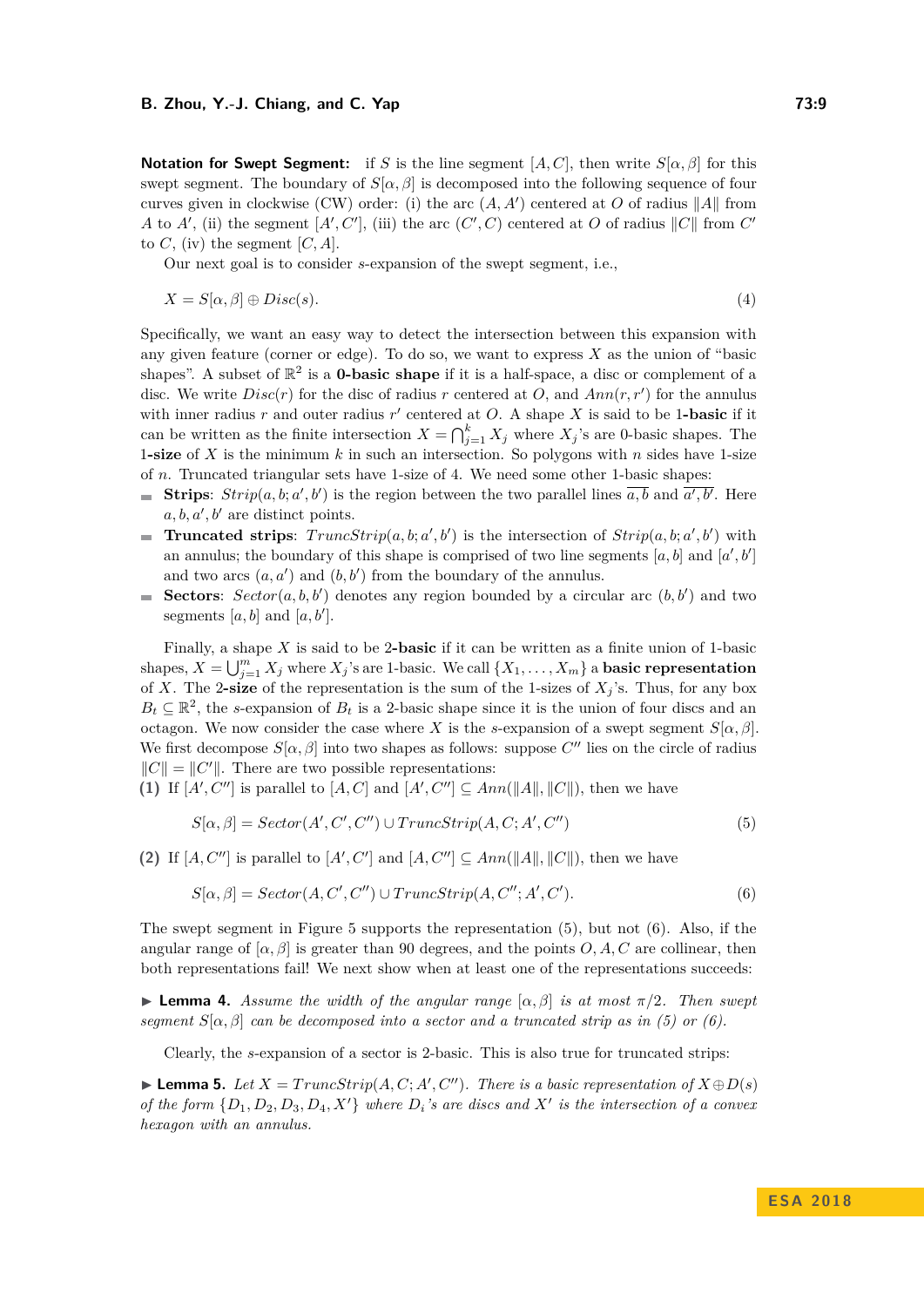#### **73:10 Soft Subdivision Motion Planning for Complex Planar Robots**

Combining all these lemmas, we conclude:

**Find 5.** *Let*  $T[\alpha, \beta]$  *be a nicely swept set where*  $[\alpha, \beta]$  *has width*  $\leq \pi/2$ *. Then*  $T[\alpha, \beta]$ *can be decomposed into a triangle, a sector and a truncated strip. The s-expansion of T*[*α, β*] *has a basic representation which is the union of the s-expansions of the triangle, sector and truncated strip.*

The complexity of testing intersection of 2-basic shapes with any feature is proportional to its 2-size, which is  $O(1)$ . This theorem assures us that the constants in " $O(1)$ " is small.

#### **4.2 Partitioning an** *n***-gon into Nice Triangles**

Suppose *P* is an *n*-gon. We can partition it into  $n-2$  triangles. W.l.o.g., there is at most one triangle that contains the origin  $O$ . We can split that triangle into at most  $6$  nice triangles, using our technique for star-shaped polygons (Lemma [2\)](#page-5-1).

 $\blacktriangleright$  **Lemma 7.** *If*  $T$  *is an arbitrary triangle and*  $O$  *is exterior to*  $T$ *, then we can partition*  $T$ *into at most* 4 *nice triangles.*

The number 4 in this lemma is the best possible: if *T* is a triangle with circumcenter *O*, then any partition of *T* into nice triangles would have at least 4 triangles because we need to introduce vertices in the middle of each side of *T*.

<span id="page-9-0"></span> $\blacktriangleright$  **Theorem 8.** Let P be an *n*-gon.

- **(i)** *Given any triangulation of P into n* − 2 *triangles, we can refine the triangulation into a triangulation with*  $\leq 4n - 6$  *nice triangles.*
- (ii) This bound is tight in this sense: for every  $n \geq 3$ , there is triangulation of P whose *refinement has size*  $4n - 6$ *.*

# **4.3 Soft Predicates and T/R Subdivision Scheme**

We can now follow the same paradigm as for star-shaped robots in Sec. [3.2.](#page-5-3) We first apply Theorem [8\(](#page-9-0)i) to partition the robot  $R_0$  into a set of nice triangles,  $R_0 = \bigcup_i T_i$ , where all  $T_i$ 's share a common origin  $O$ , and we will use the soft predicates developed for  $T_j$  and apply Proposition A. The origin *O* plays a similar role as the apex in Sec. [3.2.](#page-5-3) The T/R splitting scheme is exactly the same: we first perform T-splits, splitting only the translational boxes until they are  $\varepsilon$ -small, and then we perform R-splits, splitting only the rotational boxes until they are  $\varepsilon$ -small. Essentially the top part of the subdivision tree is a quad-tree, and the bottom parts are binary subtrees (see Sec. [3.2\)](#page-5-3).

The feature set for a subdivision box *B* where we perform T-splits is the same as before; the only difference is that now for a box *B* where we perform R-splits, we use a new feature set  $\phi_i(B)$  for each nice triangle  $T_i$  where *O* is not at its vertex (there are at most 6 nice triangles with *O* at a vertex/apex; see Theorem [8\(](#page-9-0)i)). Suppose  $T_i = [a, b, c]$  with  $0 \le ||a|| \le ||b|| \le ||c||$ . Let  $r_j = ||c||$ . Also, suppose the angle range of box  $B = (B^t, B^r)$  is  $B^r = [\theta_1, \theta_2]$ . Recall the footprint of  $T_i[\theta_1, \theta_2]$  is a nicely swept set (NSS); denote it  $NSS_i$ . Then the new feature set  $\phi_j(B)$  for  $T_j$  comprises those f where  $Sep(m_B, f) \leq r_B + r_j$  and f also intersects the  $r_B$ **-expansion of**  $NSS_j$  (where  $m_B$  and  $r_B$  are the midpoint and radius of *B*).

# **5 Experimental Results**

We have implemented our approaches in  $C/C^{++}$  with Qt GUI platform. The software and data sets are freely available from the web site for our open-source Core Library [\[6\]](#page-12-16). All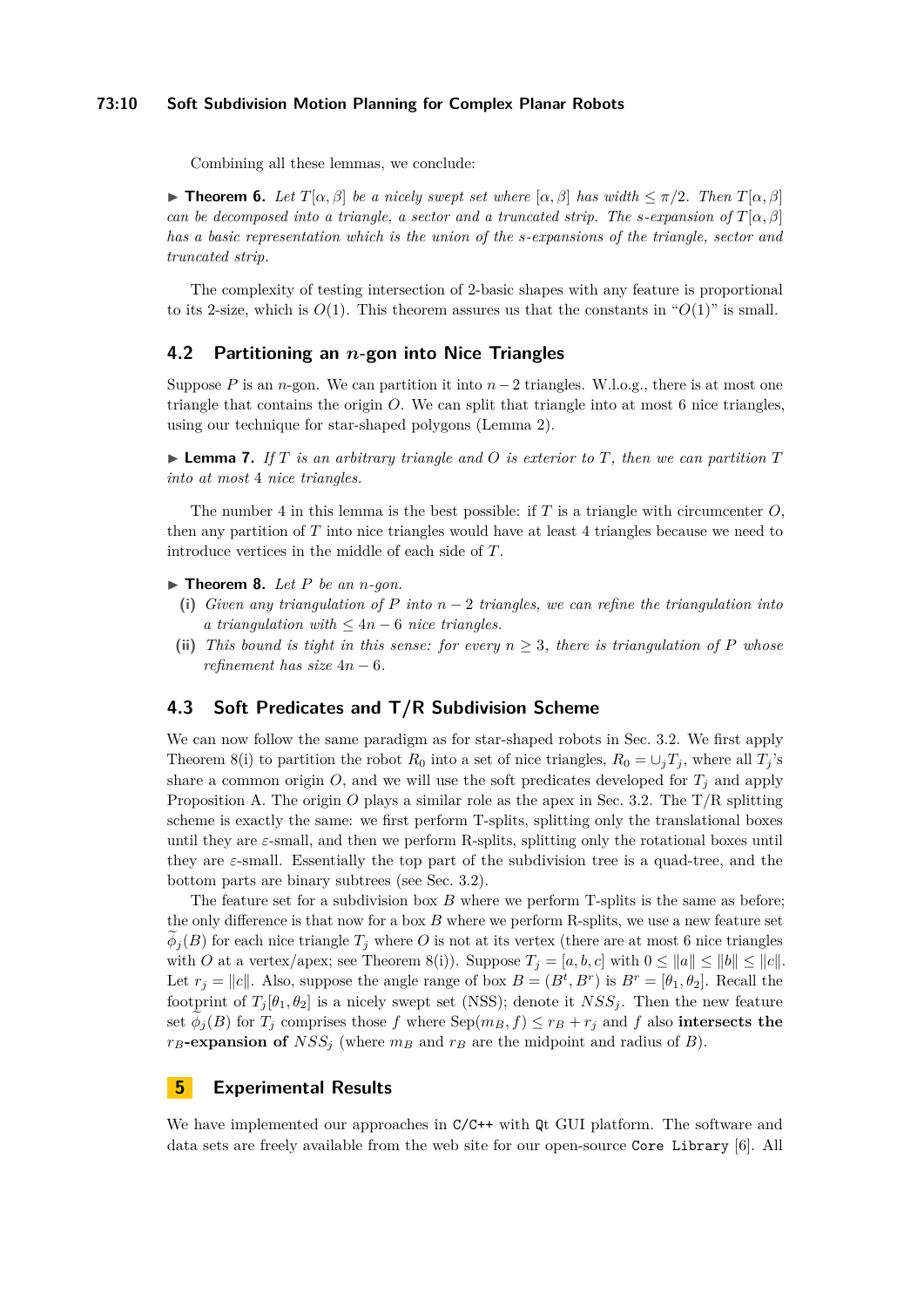#### **B. Zhou, Y.-J. Chiang, and C. Yap 73:11**

| Exp#           | Robot                 | Envir.     | R  | $\epsilon$     | $\alpha$                | ß                         | P?  | Time   |
|----------------|-----------------------|------------|----|----------------|-------------------------|---------------------------|-----|--------|
| $\Omega$       | L-shaped              | gateway    | 50 | $\overline{2}$ | $(18, 98, 340^{\circ})$ | $(458, 119, 270^{\circ})$ | Yes | 10.106 |
| $\mathbf{1}$   | L-shaped              | gateway    | 50 | 4              | $(18, 98, 340^{\circ})$ | $(458, 119, 270^{\circ})$ | No  | 8.431  |
| $\overline{2}$ | snowflake             | sparks     | 56 | $\overline{2}$ | $(108, 136, 0^{\circ})$ | $(358, 155, 0^{\circ})$   | Yes | 17.846 |
| 3              | snowflake             | sparks     | 56 | $\overline{2}$ | $(108, 136, 0^{\circ})$ | $(358, 155, 180^{\circ})$ | Yes | 3.370  |
| $\overline{4}$ | S-shaped              | sparks     | 74 | $\overline{4}$ | $(132, 80, 90^{\circ})$ | $(333, 205, 90^{\circ})$  | Yes | 34.284 |
| 5              | S-shaped              | sparks     | 74 | $\overline{4}$ | $(132, 80, 90^{\circ})$ | $(333, 205, 60^{\circ})$  | No  | 57.371 |
| 6              | 3-legged              | sparks     | 70 | $\overline{2}$ | $(108, 136, 0^{\circ})$ | $(368, 155, 0^{\circ})$   | Yes | 41.745 |
| $\overline{7}$ | L-shaped              | corridor   | 68 | $\overline{2}$ | $(75, 420, 0^{\circ})$  | $(370, 420, 0^{\circ})$   | Yes | 4.012  |
| 8              | L-shaped              | corridor   | 68 | 3              | $(75, 420, 0^{\circ})$  | $(370, 420, 0^{\circ})$   | Yes | 1.926  |
| 9              | L-shaped              | corridor   | 68 | 5              | $(75, 420, 0^{\circ})$  | $(370, 420, 0^{\circ})$   | Yes | 2.684  |
| 10             | L-shaped              | corridor-L | 68 | 5              | $(75, 420, 0^{\circ})$  | $(370, 420, 0^{\circ})$   | No  | 2.908  |
| 11             | L-shaped              | corridor-L | 68 | 3              | $(75, 420, 0^{\circ})$  | $(370, 420, 0^{\circ})$   | Yes | 2.255  |
| 12             | C-shaped              | corridor-S | 80 | 4              | $(80, 450, 0^{\circ})$  | $(380, 450, 0^{\circ})$   | Yes | 26.200 |
| 13             | S-shaped              | maze       | 38 | $\overline{2}$ | $(38, 38, 0^{\circ})$   | $(474, 474, 90^{\circ})$  | No  | 90.097 |
| 14             | S-shaped <sup>*</sup> | maze       | 38 | $\overline{2}$ | $(38, 38, 0^{\circ})$   | $(474, 474, 90^{\circ})$  | Yes | 79.518 |

<span id="page-10-0"></span>**Table 1** Running Our Planner (R: radius of the robot's circumcircle around its rotation center; P?: path found? (Yes/No); Time is in s; S-shaped\*: thin version).

<span id="page-10-1"></span>

|  |  |  | <b>Table 2</b> Comparing with OMPL ("#": Exp#; "Time/P?": our run time (in s)/path found?       |  |  |  |  |  |  |  |
|--|--|--|-------------------------------------------------------------------------------------------------|--|--|--|--|--|--|--|
|  |  |  | $(Y/N)$ . Each OMPL method: Average Time (in s)/Standard Deviation/Success Rate, over 10 runs). |  |  |  |  |  |  |  |

| #              | Time/P?  | <b>PRM</b>  | <b>RRT</b>        | EST                | <b>KPIECE</b>     |
|----------------|----------|-------------|-------------------|--------------------|-------------------|
| $\Omega$       | 10.106/Y | 4.18/2.53/1 | 42.13/38.49/1     | 76.22/110.44/0.9   | 300/0/0           |
| $\overline{2}$ | 17.846/Y | 9.22/6.82/1 | 210.41/144.25/0.3 | 271.75/89.31/0.1   | 240.00/126.47/0.2 |
| 3              | 3.370/Y  | 300/0/0     | 300/0/0           | 300/0/0            | 300/0/0           |
| $\overline{4}$ | 34.284/Y | 5.93/7.20/1 | 217.33/134.53/0.3 | 300/0/0            | 300/0/0           |
| $\overline{5}$ | 57.371/N | 300/0/0     | 300/0/0           | 300/0/0            | 300/0/0           |
| 6              | 41.745/Y | 2.72/4.89/1 | 154.22/141.77/0.5 | 104.32/78.10/0.7   | 3.16/4.28/1       |
| 8              | 1.926/Y  | 0.63/0.55/1 | 300/0/0           | 3.02/4.71/1        | 0.41/0.28/1       |
| 11             | 2.255/Y  | 1.49/0.84/1 | 300/0/0           | 241.24/124.88/0.2  | 1.58/1.47/1       |
| 12             | 26.200/Y | 3.16/4.21/1 | 300/0/0           | 172.506/120.38/0.7 | 93.88/88.03/0.8   |
| 13             | 90.097/N | 300/0/0     | 300/0/0           | 300/0/0            | 300/0/0           |
| 14             | 79.518/Y | 300/0/0     | 236.72/106.44/0.3 | 300/0/0            | 39.81/91.57/0.9   |

experiments are reproducible as targets of Makefiles in Core Library. Our experiments are on a PC with one 3.4GHz Intel Quad Core i7-2600 CPU, 16GB RAM, nVidia GeForce GTX 570 graphics and Linux Ubuntu 16.04 OS. The results are summarized in Table [1](#page-10-0) and Table [2.](#page-10-1) Table [1](#page-10-0) is only concerned with the behavior of our complex robots; Table [2](#page-10-1) gives comparisons with the open-source OMPL library [\[14\]](#page-12-17). The robots are as shown in Figure [1.](#page-1-0)

We select some interesting experiments to explain characteristic behavior of our planner. Please see Table [1](#page-10-0) and the video ([https://cs.nyu.edu/exact/gallery/complex/](https://cs.nyu.edu/exact/gallery/complex/complex-robot-demo.mp4) [complex-robot-demo.mp4](https://cs.nyu.edu/exact/gallery/complex/complex-robot-demo.mp4)). In Exp0-1, we show how the parameter  $\epsilon$  affects the result. With a narrow gateway, when we change  $\epsilon$  from 2 to 4, the output changes from a path to NO-PATH for the same configuration. In Exp2-3, we observe how the snowflake robot rotates and maneuvers to get from the start to two different goals. For Exp4-5, the difference is in the angles of the goal configuration; in Exp5 this is designed to be an isolated configuration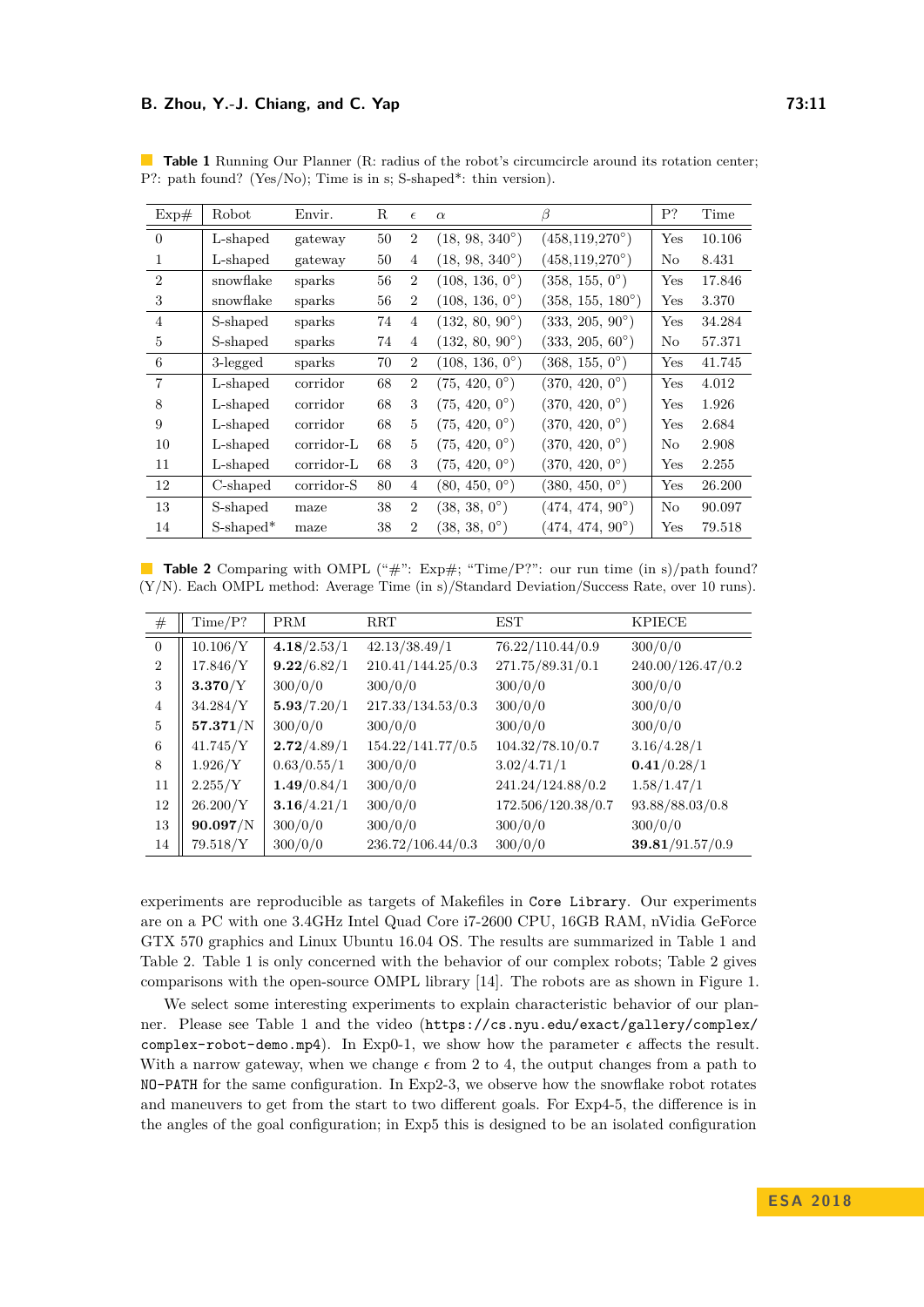<span id="page-11-0"></span>

**Figure 7** Six Environments in our experiments.

and the planner outputs NO-PATH as desired. Exp6 shows how the robot can move to use its complex shape and the environment to squeeze through the obstacles. Exp7-9 are of the same configuration with only the differences in  $\epsilon$ . The planner can find three totally different paths. When  $\epsilon$  is small (Exp7), the path is very carefully adjusted to move the robot around the obstacles. When  $\epsilon$  is larger (Exp8), the planner finds an upper path with a higher clearance. When  $\epsilon$  is even larger (Exp9), the planner chooses a very safe but much longer path at the bottom. Note that using a larger  $\epsilon$  usually makes the search faster, since we stop splitting boxes smaller than  $\epsilon$ , but a longer path can make the search slower. In Exp10-11, we modify the environment of Exp7-9 by putting a large obstacle at the bottom, which forces the robot to find a path at the top. Exp12 uses an environment similar to those in Exp7-11 but with much smaller scattered obstacles. It is designed for the C-shaped robot, which can rotate while having an obstacle in its pocket. Exp13-14 use a challenging environment where the small scattered obstacles force the S-shaped robot to rotate around and only the "thin" version (Exp14, also in Fig. [7](#page-11-0) "maze") can squeeze through.

In Table [2](#page-10-1) we compare our planner with several sampling algorithms in OMPL: PRM, RRT, EST, and KPIECE. These experiments are correlated to those in Table [1](#page-10-0) (see the Exp  $#$ ). Each OMPL planner is run 10 times with a time limit 300 seconds (default), where all planner-specific parameters use the OMPL default values. We see that for OMPL planners there are often unsuccessful runs and they have to time out even when there is a path. On the other hand, our algorithm consistently solves the problems in a reasonable amount of time, often much faster than the OMPL planners, in addition to being able to report NO-PATH.

# **6 Conclusions**

Although the study of rigorous algorithms for motion planning has been around for over 40 years, there has always been a gap between such theoretical algorithms and the practical methods. Our introduction of resolution-exactness and soft predicates on the theoretical front, together with matching implementations, closes this gap. Moreover, it eliminated the "narrow passage" problem that plagued the sampling approaches. The present paper extends our approach to challenging planning problems for which no exact algorithms exist.

What are the current limitations of our work? We implement everything in machine precision (the practice in this field). But it can be easily modified to achieve the theoretical guarantees of resolution-exactness if we use arbitrary precision BigFloats number types.

We pose two open problems: One is to find an optimal decomposition of *m*-gons into nice triangles (currently, we simply give an upper bound). Such decompositions will have impact for practical complex robots. Second, we would like to develop similar decomposability of soft predicates for complex rigid robots in  $\mathbb{R}^3$ .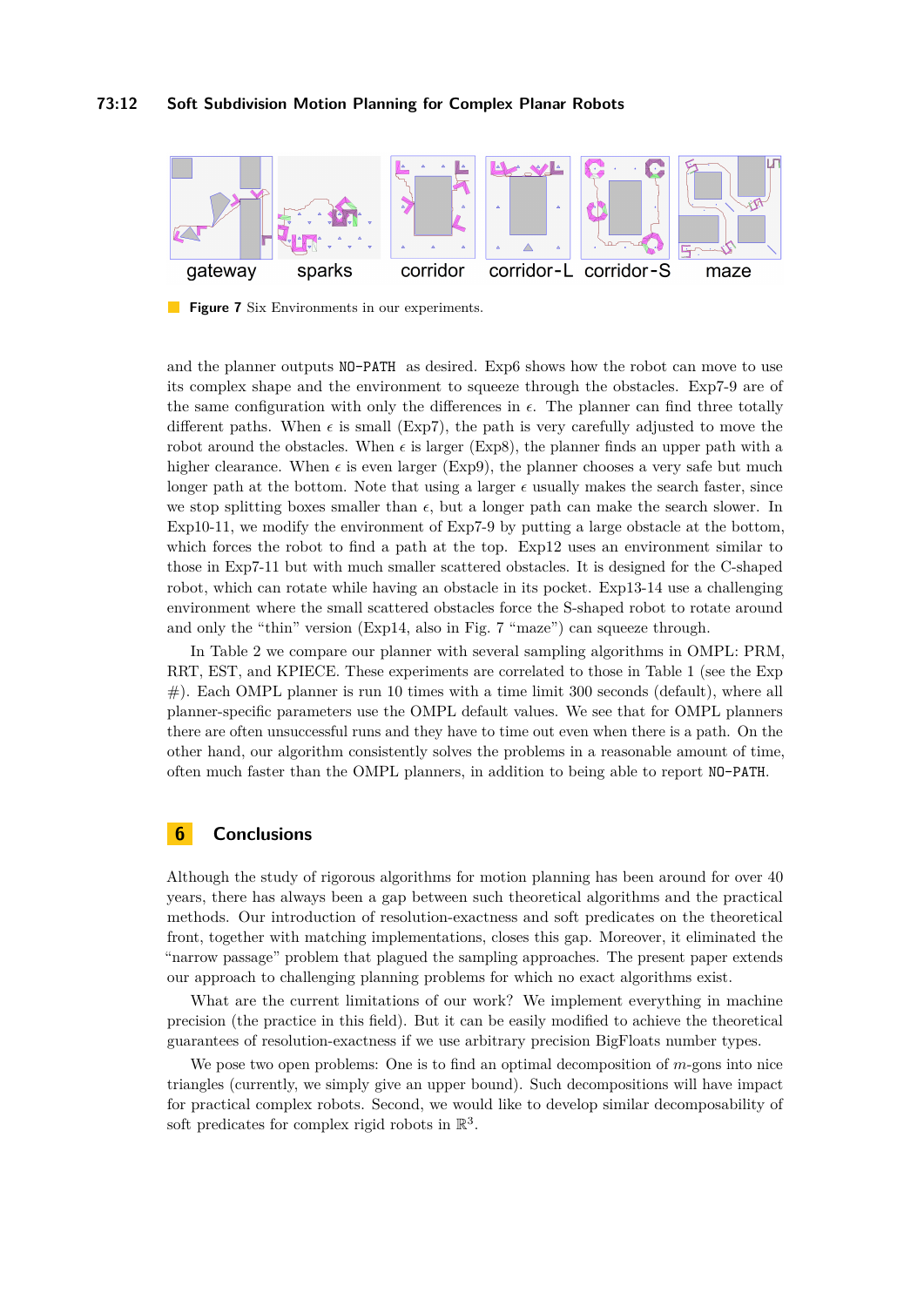#### **References**

- <span id="page-12-11"></span>**1** F. Avnaim, J-D. Boissonnat, and B. Faverjon. A practical exact motion planning algorithm for polygonal objects amidst polygonal obstacles. In Boissonnat J.D. and Laumond J.P., editors, *Geometry and Robotics*, LNCS Vol 391. Springer, Berlin-Heidelberg, 1989.
- <span id="page-12-14"></span>**2** M. Barbehenn and S. Hutchinson. Efficient search and hierarchical motion planning by dynamically maintaining single-source shortest paths trees. *IEEE Trans. Robotics and Automation*, 11(2), 1995.
- <span id="page-12-15"></span>**3** J. Basch, L.J. Guibas, D. Hsu, and A. Nguyen. Disconnection proofs for motion planning. In *IEEE Int'l Conf. on Robotics Animation*, pages 1765–1772, 2001.
- <span id="page-12-13"></span>**4** Huxley Bennett, Evanthia Papadopoulou, and Chee Yap. Planar minimization diagrams via subdivision with applications to anisotropic Voronoi diagrams. *Eurographics Symposium on Geometric Processing*, 35(5), 2016. SGP 2016, Berlin, Germany. June 20-24, 2016.
- <span id="page-12-2"></span>**5** H. Choset, K. M. Lynch, S. Hutchinson, G. Kantor, W. Burgard, L. E. Kavraki, and S. Thrun. *Principles of Robot Motion: Theory, Algorithms, and Implementations*. MIT Press, Boston, 2005.
- <span id="page-12-16"></span>**6** Core Library. [https://cs.nyu.edu/exact/core\\_pages/downloads.html](https://cs.nyu.edu/exact/core_pages/downloads.html).
- <span id="page-12-4"></span>**7** Dan Halperin, Efi Fogel, and Ron Wein. *CGAL Arrangements and Their Applications*. Springer-Verlag, Berlin and Heidelberg, 2012.
- <span id="page-12-10"></span>**8** Ching-Hsiang Hsu, Yi-Jen Chiang, and Chee Yap. Rods and rings: Soft subdivision planner for **R**ˆ3 x **S**ˆ2, 2018. Available at <http://cse.poly.edu/chiang/rod-ring18.pdf>.
- <span id="page-12-0"></span>**9** Jean-Claude Latombe. *Robot Motion Planning*. Kluwer Academic Publishers, 1991.
- <span id="page-12-1"></span>**10** Steven M. LaValle. *Planning Algorithms*. Cambridge University Press, Cambridge, 2006.
- <span id="page-12-8"></span>**11** Zhongdi Luo, Yi-Jen Chiang, Jyh-Ming Lien, and Chee Yap. Resolution exact algorithms for link robots. In *Proc. 11th Intl. Workshop on Algorithmic Foundations of Robotics (WAFR '14)*, volume 107 of *Springer Tracts in Advanced Robotics (STAR)*, pages 353–370, 2015. 3-5 Aug 2014, Boğazici University, Istanbul, Turkey.
- <span id="page-12-3"></span>**12** Victor Milenkovic, Elisha Sacks, and Steven Trac. Robust complete path planning in the plane. In *Proc. 10th Workshop on Algorithmic Foundations of Robotics (WAFR 2012)*, Springer Tracts in Advanced Robotics, vol.86, pages 37–52. Springer, 2012.
- <span id="page-12-5"></span>**13** O. Salzman, M. Hemmer, B. Raveh, and D. Halperin. Motion planning via manifold samples. In *Proc. European Symp. Algorithms (ESA)*, 2011.
- <span id="page-12-17"></span>**14** I.A. Şucan, M. Moll, and L.E. Kavraki. The Open Motion Planning Library. *IEEE Robotics & Automation Magazine*, 19(4):72–82, 2012. [doi:10.1109/MRA.2012.2205651](http://dx.doi.org/10.1109/MRA.2012.2205651).
- <span id="page-12-6"></span>**15** Cong Wang, Yi-Jen Chiang, and Chee Yap. On Soft Predicates in Subdivision Motion Planning. *Comput. Geometry: Theory and Appl. (Special Issue for SoCG'13)*, 48(8):589– 605, 2015.
- <span id="page-12-9"></span>**16** Chee Yap, Zhongdi Luo, and Ching-Hsiang Hsu. Resolution-exact planner for thick noncrossing 2-link robots. In *Proc. 12th Intl. Workshop on Algorithmic Foundations of Robotics (WAFR '16)*, 2016. 13-16 Dec 2016, San Francisco. The appendix in the full paper (and arXiv from http://cs.nyu.edu/exact/ (and arXiv:1704.05123 [cs.CG]) contains proofs and additional experimental data.
- <span id="page-12-7"></span>**17** Chee K. Yap. Soft Subdivision Search in Motion Planning. In A. Aladren et al., editor, *Proceedings, 1st Workshop on Robotics Challenge and Vision (RCV 2013)*, 2013. Robotics Science and Systems Conference (RSS 2013), Berlin. In arXiv:1402.3213. Full paper: http://cs.nyu.edu/exact/papers/.
- <span id="page-12-12"></span>**18** Chee K. Yap. Soft Subdivision Search and Motion Planning, II: Axiomatics. In *Frontiers in Algorithmics*, volume 9130 of *Lecture Notes in Comp.Sci.*, pages 7–22. Springer, 2015. Plenary Talk at 9th FAW. Guilin, China. Aug 3-5, 2015.